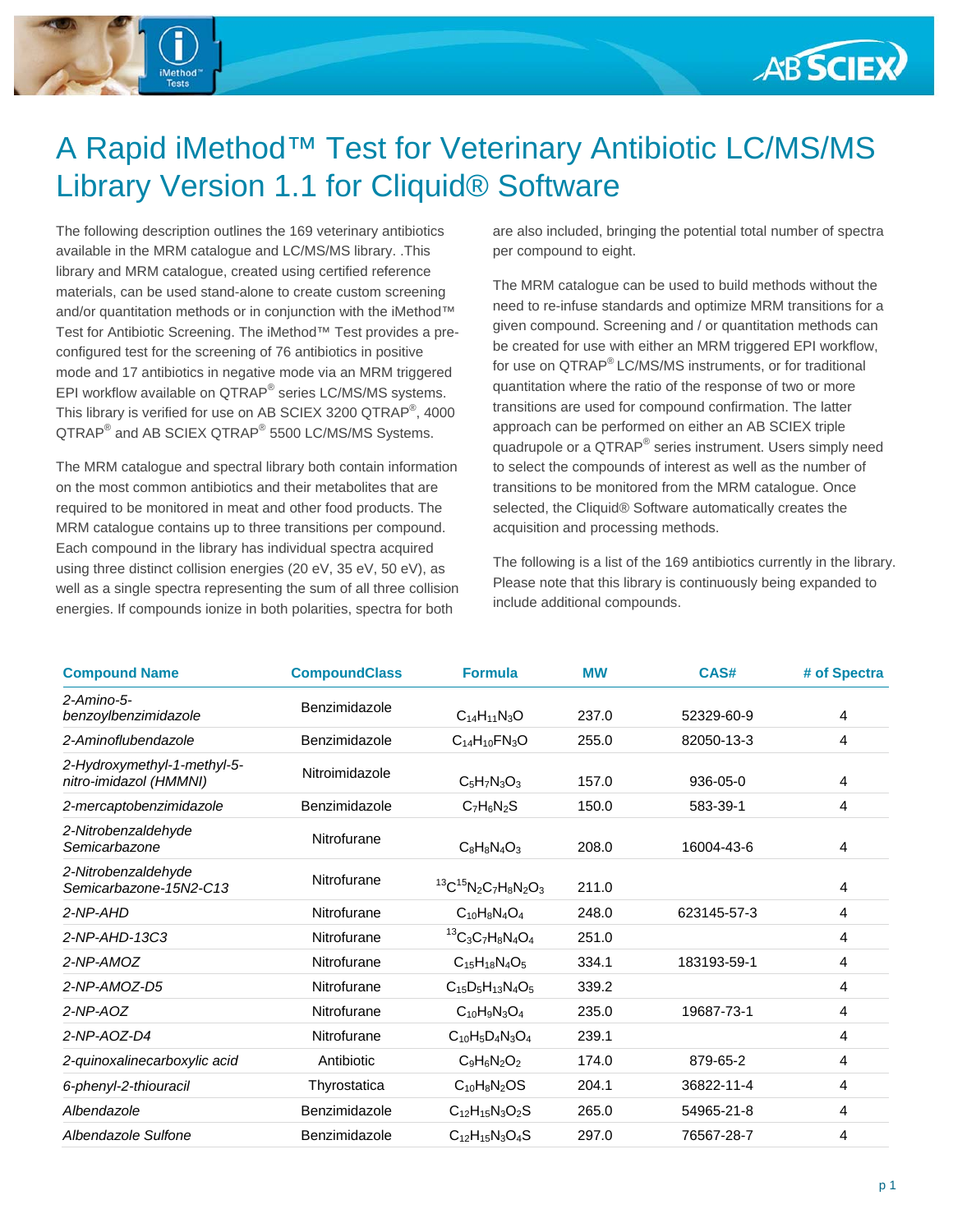| <b>Compound Name</b>       | <b>CompoundClass</b>    | <b>Formula</b>                      | <b>MW</b> | CAS#                  | # of Spectra |
|----------------------------|-------------------------|-------------------------------------|-----------|-----------------------|--------------|
| Albendazole Sulfoxide      | Benzimidazole           | $C_{12}H_{15}N_3O_3S$               | 281.0     | 54029-12-8            | 4            |
| Albendazole-2-aminosulfone | Benzimidazole           | $C_{10}H_{13}N_3O_2S$               | 239.0     | 80983-34-2            | 4            |
| Amoxicillin                | <b>B-Lactam</b>         | $C_{16}H_{19}N_3O_5S$               | 365.1     | 26787-78-0            | 4            |
| Ampicillin                 | <b>B-Lactame</b>        | $C_{16}H_{19}N_3O_4S$               | 349.1     | 69-53-4               | 8            |
| Amprolium                  | Coccidiostat            | $C_{14}H_{18}N_4$                   | 242.1     | 137-88-2              | 4            |
| Aprinocid                  | Coccidiostat            | $C_{12}H_9CIFN_5$                   | 277.0     | 55779-18-5            | 4            |
| Bacitracin                 | Antibiotic              | $C_{66}H_{103}N_{17}O_{16}S$        | 1421.7    | 22601-59-8            | 4            |
| <b>Brilliant green</b>     | Triarylmethanfarbstoffe | $C_{27}H_{33}N_2$                   | 385.2     | 633-03-4 (C.I. 42040) | 4            |
| Cambendazole               | Benzimidazole           | $C_{14}H_{14}N_{4}O_{2}S$           | 302.0     | 26097-80-3            | 4            |
| Carbadox                   | Anti parasite           | $C_{11}H_{10}N_4O_4$                | 262.0     | 6804-07-5             | 4            |
| Cefazolin                  | Cephalosporine          | $C_{14}H_{14}N_8O_4S_3$             | 454.0     | 27164-46-1            | 4            |
| Cefoperazone               | Cephalosporine          | $C_{25}H_{27}N_9O_8S_2$             | 645.1     | 62893-20-3            | 4            |
| Ceftiofur                  | Antibiotic              | $C_{19}H_{17}N_5O_7S_3$             | 523.0     | 80370-57-6            | 4            |
| Chloramphenicol            | Amphenicol              | $C_{11}H_{12}Cl_2N_2O_5$            | 322.0     | 56-75-7               | 4            |
| Chlormadinone acetate      | Acetylgestagene         | $C_{23}H_{29}O_4^{37}Cl$            | 404.1     | 302-22-7              | 4            |
| Chlortetracycline          | Tetracycline            | $C_{22}H_{23}CIN_2O_8$              | 478.1     | $57-62-5$             | 4            |
| Cinoxacin                  | Fluorchinolone          | $C_{12}H_{10}N_2O_5$                | 262.0     | 28657-80-9            | 4            |
| Ciprofloxacin              | Fluorchinolone          | $C_{17}H_{18}FN_{3}O_{3}$           | 331.1     | 85721-33-1            | 4            |
| Clindamycin                | Macrolide               | $C_{18}H_{33}CIN_2O_5S$             | 424.1     | 18323-44-9            | 4            |
| Clopidol                   | Coccidiostat            | $C_7H_7Cl_2NO$                      | 190.9     | 2971-90-6             | 4            |
| <b>Closantel</b>           | Benzimidazole           | $C_{22}H_{14}Cl_{2}I_{2}N_{2}O_{2}$ | 661.8     | 57808-65-8            | 4            |
| Cloxacillin                | <b>B-Lactame</b>        | $C_{19}H_{18}CIN_3O_5S$             | 435.0     | $61 - 72 - 3$         | 8            |
| Danofloxacin               | Fluorchinolone          | $C_{19}H_{2}0FN_{3}O_{3}$           | 357.1     | 112398-08-0           | 4            |
| Dapsone                    | Sulfonamide             | $(H_2NC_6H_4)_2SO_2$                | 248.0     | 80-08-0               | 4            |
| Decoquinate                | Coccidiostat            | $C_{24}H_{35}NO_5$                  | 417.2     | 18507-89-6            | 4            |
| Demeclocycline             | Tetracycline            | $C_{21}H_{21}CIN_2O_8$              | 464.0     | 127-33-3              | 4            |
| Desethylene Ciprofloxacin  | Fluoroquinolone         | $C_{15}H_{16}FN_{3}O_{3}$           | 305.1     | 103222-12-4           | 4            |
| Diaveridine                | Coccidiostat            | $C_{13}H_{16}N_4O_2$                | 260.1     | 5355-16-8             | 4            |
| Diclofenac                 | <b>NSAID</b>            | $C_{14}H_{11}Cl_2NO_2$              | 295.0     | 15307-86-5            | 4            |
| Dicloxacillin              | <b>B-Lactame</b>        | $C_{19}H_{17}Cl_2N_3O_5S$           | 469.0     | 3116-76-5             | 4            |
| Difloxacin                 | Fluorchinolone          | $C_{21}H_{19}F_{2}N_{3}O_{3}$       | 399.1     | 98106-17-3            | 4            |
| Dimetridazole              | Nitroimidazole          | $C_5H_7N_3O_2$                      | 141.0     | 551-92-8              | 4            |
| Dipyrone                   | <b>NSAID</b>            | $C_{13}H_{16}N_3NaO_4S$             | 333.0     | 68-89-3               | 4            |
| Doxycycline                | Tetracycline            | $C_{22}H_{24}N_{2}O_{8}$            | 444.1     | 564-25-0              | 4            |
| Enoxacin                   | Fluorchinolone          | $C_{15}H_{17}FN_{4}O_{3}$           | 320.1     | 74011-58-8            | 4            |
| Enrofloxacin               | Fluorchinolone          | $C_{19}H_{22}FN_{3}O_{3}$           | 359.1     | 93106-60-6            | 4            |
| epi-Tetracycline           | Tetracycline            | $C_{22}H_{24}N_{2}O_{8}$            | 444.1     | 60-54-8               | 4            |
| Erythromycin               | Macrolide               | $C_{37}H_{67}NO_{13}$               | 733.4     | 114-07-8              | 4            |
| Erythromycin-13C2          | Macrolide               | ${}^{13}C_2C_{35}H_{67}NO_{13}$     | 735.4     |                       | 4            |
| Etodolac                   | <b>NSAID</b>            | $C_{17}H_{21}NO_3$                  | 287.1     | 41340-25-4            | 4            |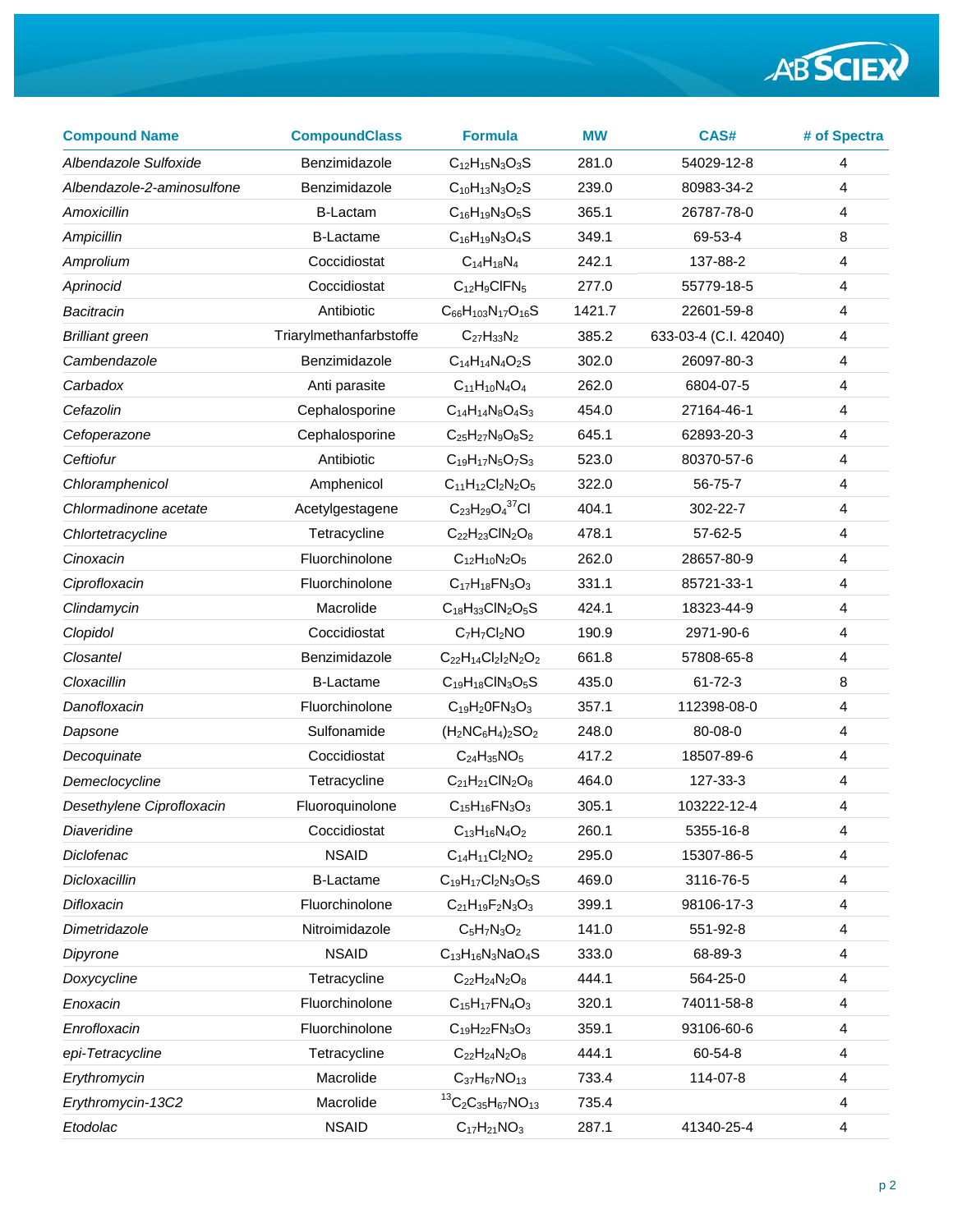| <b>Compound Name</b>                 | <b>CompoundClass</b>    | <b>Formula</b>                | <b>MW</b> | CAS#                  | # of Spectra |
|--------------------------------------|-------------------------|-------------------------------|-----------|-----------------------|--------------|
| Febantel                             | Benzimidazole           | $C_{20}H_{22}N_{4}O_{6}S$     | 446.1     | 58306-30-2            | 4            |
| Fenbendazole                         | Benzimidazole           | $C_{15}H_{13}N_3O_2S$         | 299.0     | 43210-67-9            | 8            |
| Fenbendazole Sulfone                 | Benzimidazole           | $C_{15}H_{13}N_3O_4S$         | 331.0     | 54029-20-8            | 4            |
| Fenbendazole Sulfoxide               | Benzimidazole           | $C_{15}H_{13}N_3O_3S$         | 315.0     | 53716-50-0            | 4            |
| Florfenicol                          | Amphenicol              | $C_{12}H_{14}Cl_2FNO_4S$      | 357.0     | 73231-34-2            | 4            |
| <b>Florfenicol Amine</b>             | Amphenicol              | $C_{10}H_{14}FNO_3S$          | 247.0     | 76639-93-5            | 4            |
| Flubendazole                         | Benzimidazole           | $C_{16}H_{12}FN_{3}O_{3}$     | 313.0     | 31430-15-6            | 4            |
| Flumequine                           | Fluorchinolone          | $C_{14}H_{12}FNO_3$           | 261.0     | 42835-25-6            | 4            |
| Flunixin                             | Flunixin                | $C_{14}H_{11}F_3N_2O_2$       | 296.1     | 38677-85-9            | 4            |
| Gentian Violet                       | Triarylmethanfarbstoffe | $C_{25}H_{30}N_3$             | 372.2     | 548-62-9 (C.I. 42555) | 4            |
| Halofuginone                         | Coccidiostat            | $C_{16}H_{17}BrClN_3O_3$      | 414.7     | 17395-31-2            | 4            |
| Hydroxymebendazole                   | Benzimidazole           | $C_{16}H_{15}N_3O_3$          | 297.1     | 60254-95-7            | 4            |
| Hydroxythiabendazole                 | Benzimidazole           | $C_{10}H_7N_3OS$              | 217.0     | 948-71-0              | 4            |
| Ibuprofen                            | <b>NSAID</b>            | $C_{13}H_{18}O_2$             | 206.1     | 15687-27-1            | 4            |
| Indomethacin                         | <b>NSAID</b>            | $C_{19}H_{16}CINO4$           | 357.0     | 91853-74-6            | 4            |
| Ipronidazole                         | Nitromidazole           | $C_7H_{11}N_3O_2$             | 169.0     | 14885-29-1            | 4            |
| Ipronidazole-OH                      | Nitromidazole           | $C_7H_{11}N_3O_3$             | 185.0     | 35175-14-5            | 4            |
| Ipronidazole-OH-D3                   | Nitromidazole           | $C_7H_8D_3N_3O_3$             | 187.6     |                       | 4            |
| Isochlortetracycline                 | Tetracycline            | $C_{22}H_{23}CIN_2O_8$        | 478.1     | 514-53-4              | 4            |
| Josamycin                            | Macrolide               | $C_{42}H_{69}NO_{15}$         | 827.4     | 16846-24-5            | 4            |
| Ketoprofen                           | <b>NSAID</b>            | $C_{16}H_{14}O_3$             | 254.0     | 22071-15-4            | 4            |
| Ketotriclabendazole                  | Benzimidazole           | $C_{13}H_7Cl_3N_2O_2$         | 327.9     |                       | 4            |
| Laidlomycin propionate -<br>Ammonium | Coccidiostat            | $C_{40}H_{69}O_{13}N$         | 771.4     | 84799-02-0            | 4            |
| Lasalocid                            | Coccidiostat            | $C_{34}H_{54}O_8$             | 590.3     | 25999-31-9            | 8            |
| Leucogentian violet                  | Triarylmethanfarbstoffe | $C_{25}H_{31}N_3$             | 373.2     | 603-48-5              | 4            |
| Leucomalachite green                 | Triarylmethanfarbstoffe | $C_{23}H_{26}N_2$             | 330.2     | 129-73-7              | 4            |
| Leucomalachite green-D5              | Triarymethanfarbstoffe  | $C_{23}H_{21}D_5N_2$          | 335.2     |                       | 4            |
| Lincomycin                           | Macrolide               | $C_{18}H_{34}N_{2}O_{6}S$     | 406.2     | 154-21-2              | 4            |
| Lomefloxacin                         | Fluorchinolone          | $C_{17}H_{19}F_{2}N_{3}O_{3}$ | 351.1     | 98079-51-7            | 4            |
| Maduramycin                          | Coccidiostat            | $C_{47}H_{80}O_{17}$          | 916.5     | 84878-61-5            | 4            |
| Malachite green                      | Triarylmethanfarbstoffe | $C_{23}H_{25}N_2$             | 329.2     | 10309-95-2            | 4            |
| Marbofloxacin                        | Fluorchinolone          | $C_{17}H_{19}FN_{4}O_{4}$     | 362.1     | 115550-35-1           | 4            |
| Mebendazole                          | Benzimidazole           | $C_{16}H_{13}N_3O_3$          | 295.0     | 31431-39-7            | 4            |
| Medroxyprogesterone 17-<br>acetate   | Acetylgestagene         | $C_{24}H_{34}O_4$             | 386.2     | 71-58-9               | 4            |
| Megestrol acetate                    | Acetylgestagene         | $C_{24}H_{32}O_4$             | 384.2     | 51154-23-5            | 4            |
| Melengestrol acetate                 | Acetylgestagene         | $C_{25}H_{32}O_4$             | 396.2     | 2919-66-6             | 4            |
| Melengestrol acetate-D3              | Acetylgestagene         | $C_{25}H_{29}O_4D_3$          | 399.2     |                       | 4            |
| Metronidazole                        | Nitroimidazole          | $C_6H_9N_3O_3$                | 171.0     | 443-48-1              | 8            |
| Metronidazole-OH                     | Nitromidazole           | $C_6H_9N_3O_4$                | 187.0     | 4812-40-2             | 4            |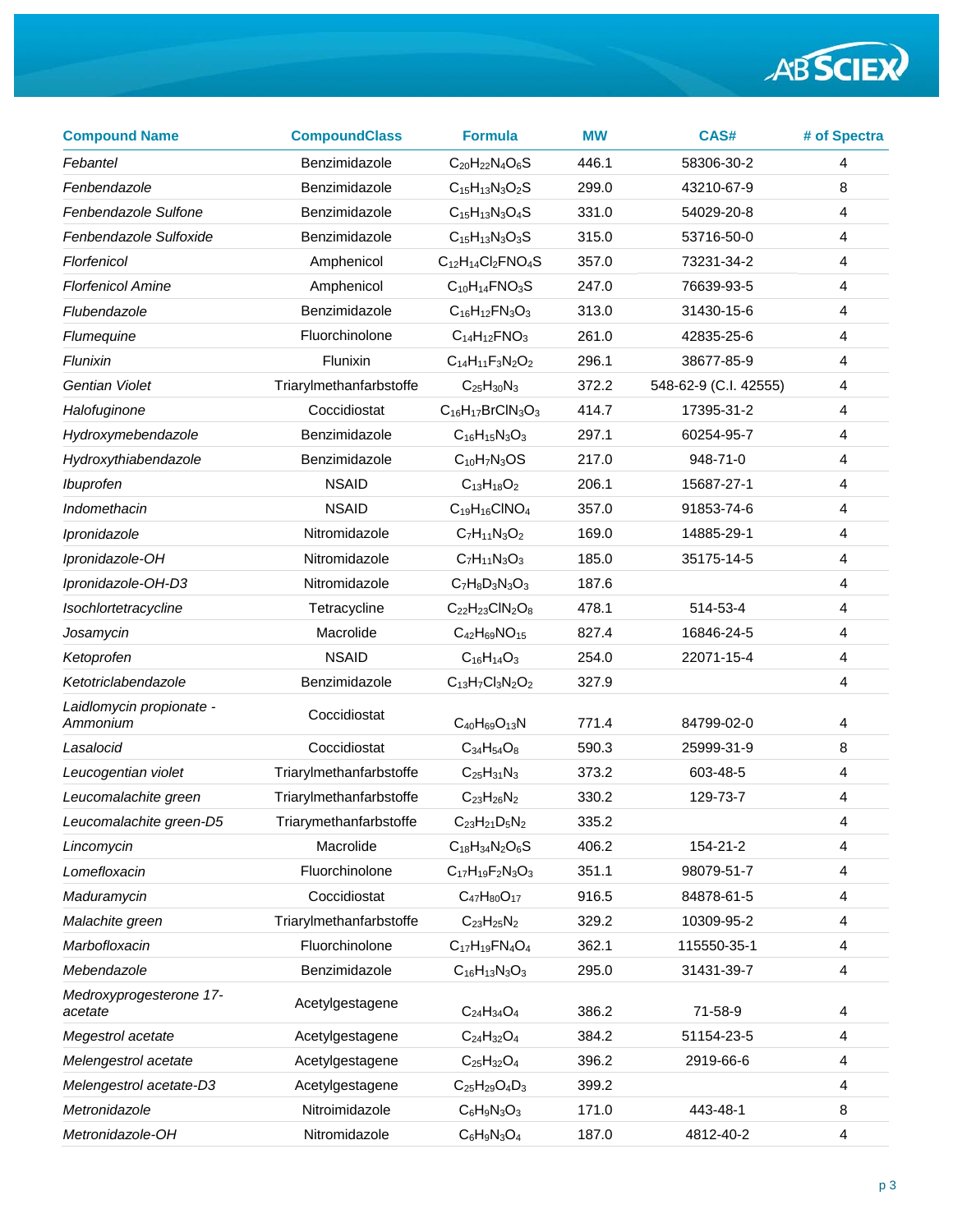| <b>Compound Name</b>  | <b>CompoundClass</b> | <b>Formula</b>                | <b>MW</b> | CAS#           | # of Spectra            |
|-----------------------|----------------------|-------------------------------|-----------|----------------|-------------------------|
| Minocycline           | tetracycline         | $C_{23}H_{27}N_3O_7$          | 457.1     | 10118-90-8     | $\overline{4}$          |
| Monensin              | Coccidiostat         | $C_{36}H_{62}O_{11}$          | 670.4     | 17090-79-8     | 8                       |
| Nafcillin             | <b>B-Lactame</b>     | $C_{21}H_{22}N_{2}O_{5}S$     | 414.1     | 147-52-4       | $\overline{4}$          |
| Nalidixic Acid        | Fluorchinolone       | $C_{12}H_{12}N_2O_3$          | 232.0     | 389-08-2       | $\overline{4}$          |
| Naproxen              | <b>NSAID</b>         | $C_{14}H_{14}O_3$             | 230.0     | 22204-53-1     | $\overline{4}$          |
| Narasin               | Coccidiostat         | $C_{43}H_{72}O_{11}$          | 764.5     | 55134-13-9     | 8                       |
| Nicarbazin            | Coccidiostat         | $C_{19}H_{18}N_6O_6$          | 426.1     | 330-95-0       | 4                       |
| Niclosamide           | Coccidiostat         | $C_{13}H_8Cl_2N_2O_4$         | 325.9     | $50 - 65 - 7$  | $\overline{\mathbf{4}}$ |
| Norfloxacin           | Fluorchinolone       | $C_{16}H_{18}FN_{3}O_{3}$     | 319.1     | 70458-96-7     | $\overline{4}$          |
| Norfloxacin-D5        | Fluorchinolone       | $C_{16}H_{13}D_5FN_3O_3$      | 324.1     |                | 4                       |
| Novobiocin            | Antibiotic           | $C_{31}H_{36}N_2O_{11}$       | 612.2     | $303 - 81 - 1$ | $\overline{\mathbf{4}}$ |
| Ofloxacin             | Fluorchinolone       | $C_{18}H_{20}FN_{3}O_{4}$     | 361.1     | 82419-36-1     | $\overline{4}$          |
| Orbifloxacin          | Fluoroquinolone      | $C_{19}H_{20}F_{3}N_{3}O_{3}$ | 395.1     | 113617-63-3    | $\overline{4}$          |
| Ormetoprim            | Sulfonamide          | $C_{14}H_{18}N_{4}O_{2}$      | 274.1     | 6981-18-6      | $\overline{4}$          |
| Oxacillin             | <b>B-Lactame</b>     | $C_{19}H_{19}N_3O_5S$         | 401.1     | 66-79-5        | 4                       |
| Oxfendazole           | Benzimidazole        | $C_{15}H_{13}N_3O_3S$         | 315.0     | 53716-50-0     | $\overline{4}$          |
| Oxfendazole Sulfone   | Benzimidazole        | $C_{15}H_{13}N_3O_4S$         | 331.0     | 54029-20-8     | $\overline{4}$          |
| Oxibendazole          | Benzimidazole        | $C_{12}H_{15}N_3O_3$          | 249.1     | 20559-55-1     | 4                       |
| Oxolinic Acid         | Fluorchinolone       | $C_{13}H_{11}NO_5$            | 261.0     | 14698-29-4     | $\overline{4}$          |
| Oxyphenbutazone       | <b>NSAID</b>         | $C_{19}H_{20}N_2O_3$          | 324.1     | 129-20-4       | $\overline{4}$          |
| Oxytetracycline       | Tetracycline         | $C_{22}H_{24}N_2O_9$          | 460.1     | 79-57-2        | 4                       |
| Penicillin G          | <b>B-Lactame</b>     | $C_{16}H_{18}N_2O_4S$         | 334.0     | 61-33-6        | 8                       |
| Penicillin G-D7       | <b>B-Lactame</b>     | $C_{16}H_{10}D_7N_2O_4S$      | 340.7     |                | $\overline{4}$          |
| Penicillin V          | <b>B-Lactame</b>     | $C_{16}H_{18}N_2O_5S$         | 350.0     | 87-08-1        | 4                       |
| Phenylbutazone        | <b>NSAID</b>         | $C_{19}H_{20}N_2O_2$          | 308.1     | 50-33-9        | $\overline{4}$          |
| Ractopamine           | Beta-agonist         | $C_{18}H_{23}NO_3$            | 301.1     | 97825-25-7     | $\overline{4}$          |
| Rafoxanide            | Anti parasite        | $C_{19}H_{11}Cl_2I_2NO_3$     | 624.8     | 22662-39-1     | 4                       |
| Ronidazole            | Nitroimidazole       | $C_6H_8N_4O_4$                | 200.0     | 7681-76-7      | 4                       |
| Roxithromycin         | Macrolide            | $C_{41}H_{76}N_2O_{15}$       | 836.5     | 80214-83-1     | $\overline{4}$          |
| Salinomycin           | Coccidiostat         | $C_{42}H_{70}O_{11}$          | 750.4     | 53003-10-4     | 4                       |
| Sarafloxacin          | Fluorchinolone       | $C_{20}H_{17}F_{2}N_{3}O_{3}$ | 385.1     | 98105-99-8     | 4                       |
| Semduramicin          | Coccidiostat         | $C_{45}H_{76}O_{16}$          | 872.5     | 113378-31-7    | $\overline{4}$          |
| Spiramycin            | Macrolide            | $C_{43}H_{74}N_2O_{14}$       | 842.5     | 8025-81-8      | 4                       |
| Sulfabenzamide        | Sulfonamide          | $C_{13}H_{12}N_2O_3S$         | 276.0     | 127-71-9       | 4                       |
| Sulfacetamide         | Sulfonamide          | $C_8H_{10}N_2O_3S$            | 214.0     | 144-80-9       | $\overline{4}$          |
| Sulfachloropyridazine | Sulfonamide          | $C_{10}H_9CIN_4O_2S$          | 284.0     | 80-32-0        | 4                       |
| Sulfaclozine          | Sulfonamide          | $C_{10}H_9CIN_4O_2S$          | 284.0     | 102-65-8       | 4                       |
| Sulfadiazine          | Sulfonamide          | $C_{10}H_{10}N_4O_2S$         | 250.0     | 68-35-9        | $\overline{4}$          |
| Sulfadimethoxine      | Sulfonamide          | $C_{12}H_{14}N_{4}O_{4}S$     | 310.0     | 122-11-2       | 4                       |
| Sulfadoxine           | Sulfonamide          | $C_{12}H_{14}N_4O_4S$         | 310.0     | 2447-57-6      | 4                       |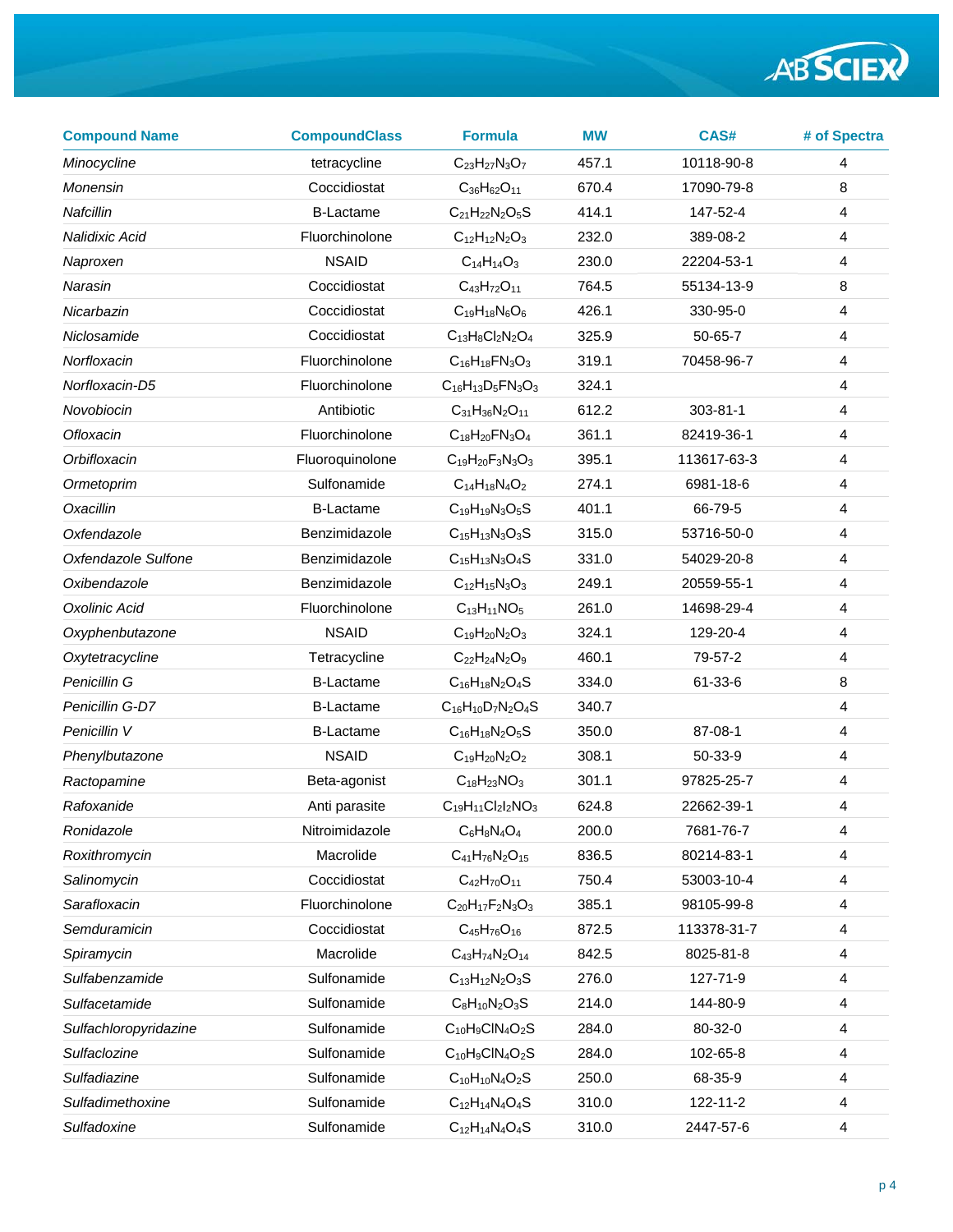| <b>Compound Name</b>      | <b>CompoundClass</b>     | <b>Formula</b>                     | <b>MW</b> | CAS#                   | # of Spectra            |
|---------------------------|--------------------------|------------------------------------|-----------|------------------------|-------------------------|
| Sulfaguanidine            | Sulfonamide              | $C_7H_{10}N_4O_2S$                 | 214.0     | $57-67-0$              | $\overline{4}$          |
| Sulfamerazine             | Sulfonamide              | $C_{11}H_{12}N_{4}O_{2}S$          | 264.0     | 127-79-7               | 4                       |
| <b>Sulfameter</b>         | Sulfonamide              | $C_{11}H_{12}N_{4}O_{3}S$          | 280.0     | 651-06-9               | 4                       |
| Sulfamethazine            | Sulfonamide              | $C_{12}H_{14}N_{4}O_{2}S$          | 278.0     | $57 - 68 - 1$          | 8                       |
| Sulfamethazine-D4         | <b>Internal Standard</b> | $C_{12}H_{10}D_4N_4O_2S$           | 282.1     |                        | $\overline{4}$          |
| Sulfamethizole            | Sulfonamide              | $C_9H_{10}N_4O_2S_2$               | 270.0     | 144-82-1               | 4                       |
| Sulfamethoxazole          | Sulfonamide              | $C_{10}H_{11}N_3O_3S$              | 253.0     | 723-46-6               | 4                       |
| Sulfamethoxazole-D4       | Sulfonamide              | $C_{10}H_7D_4N_3O_3S$              | 257.0     |                        | $\overline{4}$          |
| Sulfamethoxypyridazine    | Sulfonamide              | $C_{11}H_{12}N_{4}O_{3}S$          | 280.0     | 80-35-3                | $\overline{\mathbf{4}}$ |
| Sulfamonomethoxine        | Sulfonamide              | $C_{11}H_{12}N_{4}O_{3}S$          | 280.0     | 1220-83-3              | 4                       |
| Sulfamoxole               | Sulfonamide              | $C_{11}H_{13}N_3O_3S$              | 267.0     | 729-99-7               | $\overline{4}$          |
| Sulfanilamide             | Sulfonamide              | $C_6H_8N_2O_2S$                    | 172.0     | 63-74-1                | 4                       |
| Sulfanitran               | Antibiotic               | $C_{14}H_{13}N_3O_5S$              | 335.0     | 122-16-7               | $\overline{4}$          |
| Sulfaphenazole            | Sulfonamide              | $C_{15}H_{14}N_{4}O_{2}S$          | 314.0     | 526-08-9               | 4                       |
| Sulfapyridine             | Sulfonamide              | $C_{11}H_{11}N_3O_2S$              | 249.0     | 144-83-2               | $\overline{\mathbf{4}}$ |
| Sulfaquinoxaline          | Sulfonamide              | $C_{14}H_{12}N_{4}O_{2}S$          | 300.0     | 59-40-5                | 4                       |
| Sulfasalazine             | sulfonamide              | $C_{18}H_{14}N_{4}O_{5}S$          | 398.0     | 599-79-1               | 4                       |
| Sulfathiazole             | Sulfonamide              | $C_9H_9N_3O_2S_2$                  | 255.0     | 72-14-0                | $\overline{4}$          |
| Sulfathiazole-D4          | Sulfonamide              | $C_9H_5D_4N_3O_2S_2$               | 259.0     |                        | $\overline{4}$          |
| Sulfisomidine             | Sulfonamide              | $C_{12}H_{14}N_{4}O_{2}S$          | 278.0     | 515-64-0               | 4                       |
| Sulfisoxazole             | Sulfonamide              | $C_{11}H_{13}N_3O_3S$              | 267.0     | 127-69-5               | 4                       |
| Tetracycline              | Tetracycline             | $C_{22}H_{24}N_{2}O_{8}$           | 444.1     | 60-54-8                | 4                       |
| Tetramisole               | Benzimidazole            | $C_{11}H_{12}N_2S$                 | 204.0     | 5036-02-2 (14769-73-4) | $\overline{\mathbf{4}}$ |
| Thiabendazole             | Benzimidazole            | $C_{10}H_7N_3S$                    | 201.0     | 148-79-8               | 4                       |
| Thiabendazole-13C6        | Benzimidazole            | $C_4H_7$ . <sup>13</sup> $C_6N_3S$ | 207.0     |                        | 4                       |
| Thiamphenicol             | Amphenicol               | $C_{12}H_{15}Cl_2NO_5S$            | 355.0     | 15318-45-3             | $\overline{\mathbf{4}}$ |
| Tiamulin                  | Macrolide                | $C_{28}H_{47}NO_4S$                | 493.3     | 55297-95-5             | 4                       |
| Tilmicosin                | Macrolide                | $C_{46}H_{80}N_2O_{13}$            | 868.5     | 108050-54-0            | 8                       |
| Tolfenamic acid           | <b>NSAID</b>             | $C_{14}H_{12}CINO2$                | 261.0     | 13710-19-5             | 4                       |
| Triclabendazole           | Benzimidazole            | $C_{14}H_9Cl_3N_2OS$               | 357.9     | 68786-66-3             | 4                       |
| Triclabendazole Sulfone   | Benzimidazole            | $C_{14}H_9Cl_3N_2O_3S$             | 389.9     | 100648-14-4            | 4                       |
| Triclabendazole Sulfoxide | Benzimidazole            | $C_{14}H_9Cl_3N_2O_2S$             | 375.7     | 100648-13-3            | 4                       |
| Trimethoprim              | Sulfonamide              | $C_{14}H_{18}N_{4}O_{3}$           | 290.1     | 738-70-5               | 4                       |
| Tylosin                   | Macrolide                | $C_{46}H_{77}NO_{17}$              | 915.5     | 1401-69-0              | 4                       |